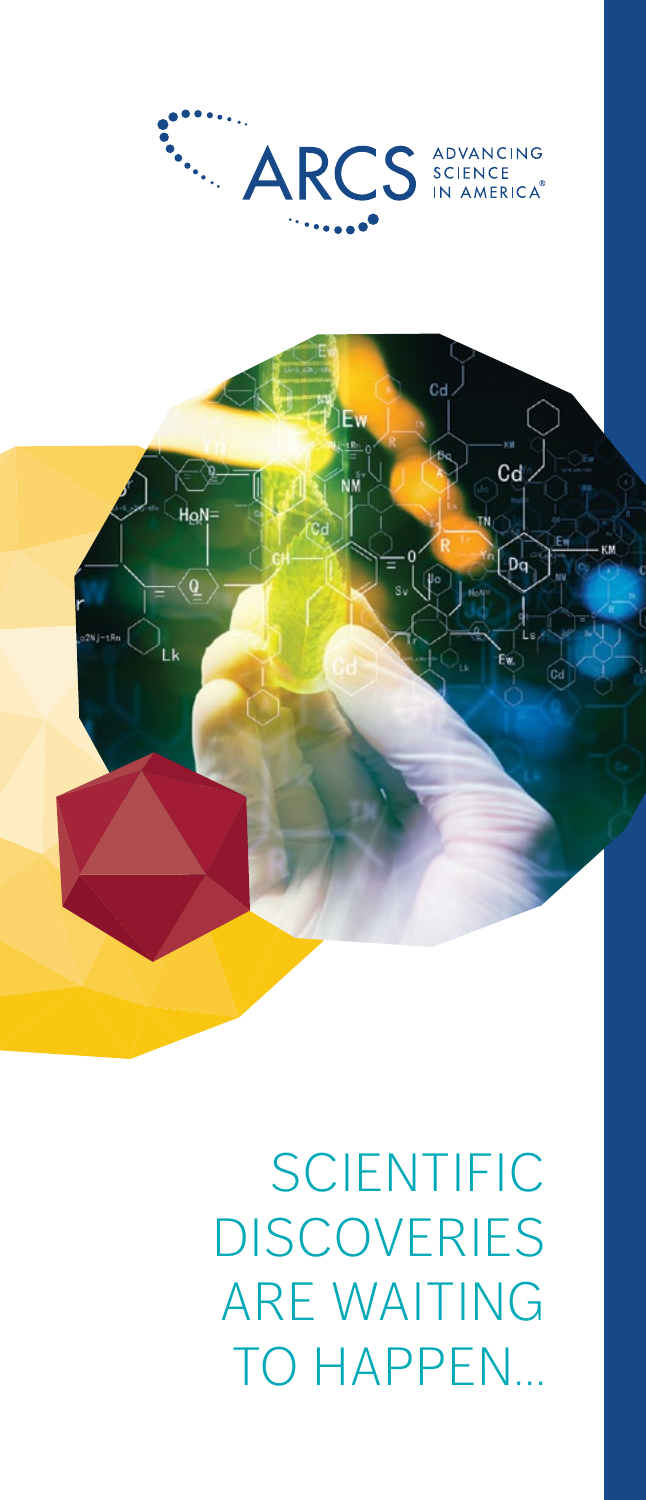# *…will American scientists be the ones to make them?*

According to the National Science Foundation, 34 percent of global engineering degrees are awarded by China, while the U.S. awards only four percent<sup>1</sup>, and U.S. universities are graduating fewer U.S. citizens.2

Furthermore, half of American scientific researchers are over the age of 40, and our education system is not producing enough new scholars to replace them. Compounding the effect, there is less government funding for college scientists, the ones who can bring fresh eyes to today's challenges.

ARCS® Foundation works to counter these trends. A national non-profit organization, it supports college scientists who are conducting basic research in a broad array of scientific fields. Their intellectual strength makes possible the discoveries and innovation that will keep our nation scientifically competitive in years to come.

1 National Science Foundation Science and Engineering Indicators 2014, Appendix 2

2 National Science Foundation, National Center for Science and Engineering Statistics: Science and Engineering Indicators 2014

In the scientific exploration that paves the way for discovery, innovation, and making our world better, America is being challenged.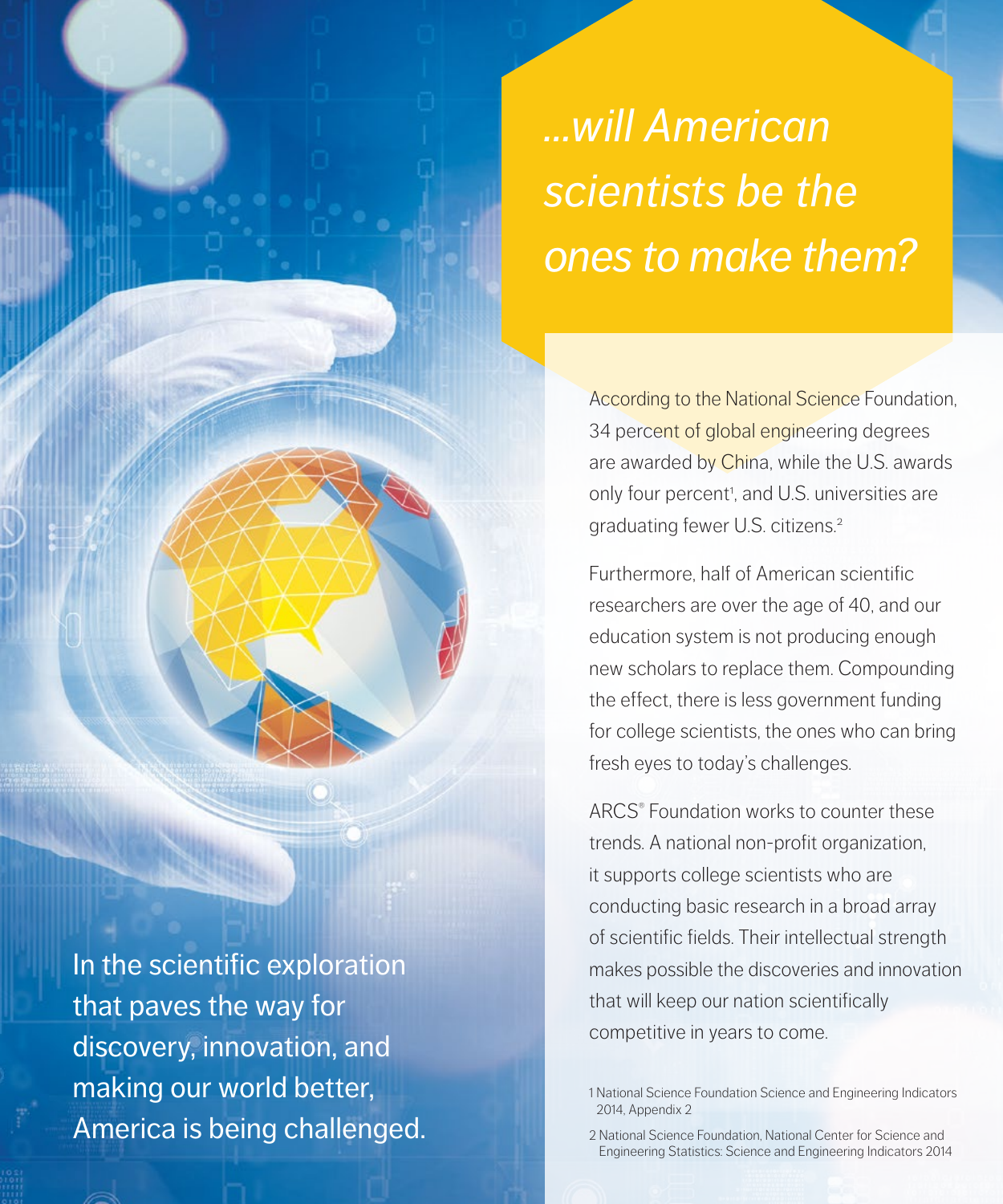### ARCS® Foundation Funds and Helps Educate the Brightest Young Scientists in America

ARCS Scholars are graduate students who have been judged most capable of innovative research in science, engineering, and medicine. They are America's greatest resource for future innovation—the next generation of scientists.

### Your Gift to ARCS Helps Them Complete Their Education and It Encourages Their Commitment

Nine out of ten ARCS Foundation scholars work in their sponsored fields after they graduate, developing technologies, earning patents, launching science-related start-up companies, and inspiring the next generation of future scientists. Nearly 90% of them say the ARCS award made a significant difference in their education.

## YOUR SUPPORT fosters discoveries that CHANGE the WORLD

*"The ARCS award has allowed me to attend important symposia where I learned from top researchers in my field. Their advice and feedback have helped me greatly with my research into the biology of cancers that result from abnormal blood stem cells."*

**ASHI FY BASIORKA** Cancer Biology Ph.D., Moffitt Cancer Center University of South Florida

*"My work aims to improve the mechanical properties of semiconducting polymers to engineer efficient, low-cost plastic electronics. ARCS funding has been crucial to my professional development, making it possible for me to present my work at several prestigious conferences."*

SUCHOL SAVAGATRUP, Ph.D. Jacobs School of Engineering



### Support the Brightest Students at the Best Schools

We give to students in departments that are ranked among the top 100 nationally. The schools select students based solely on academic achievement, and 100% of the gift goes to the scholar.

FOR MORE INFORMATION ABOUT ARCS AND HOW TO DONATE, PLEASE VISIT www.ARCSfoundation.org

Have a Hand in the Future of American Science and Innovation: Give Today

Join other prestigious philanthropists, foundations and corporations by giving to ARCS Foundation.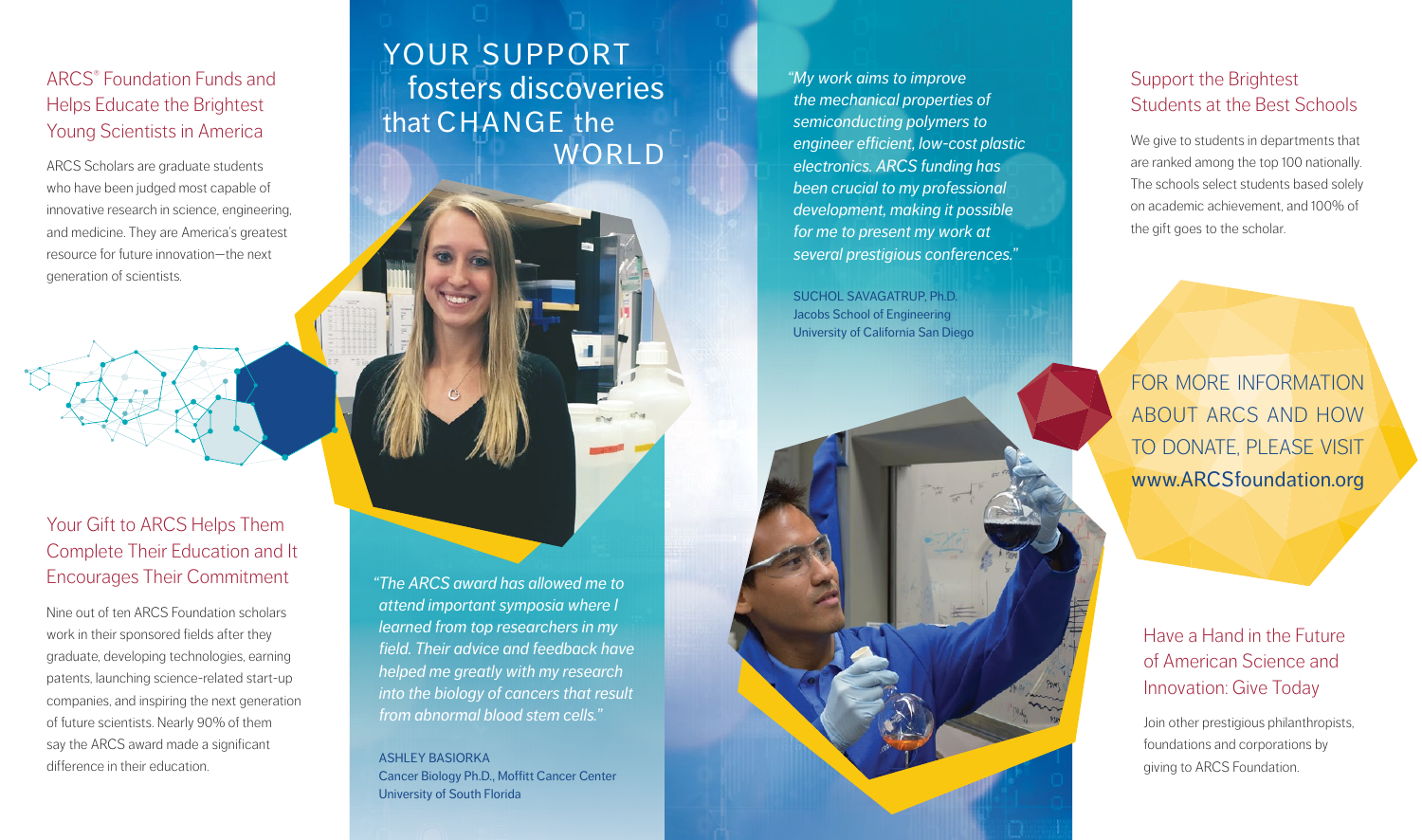

#### Achievement Rewards for College Scientists Foundation, Inc.

PO BOX 240 | ARTESIA, CA 90702-0240

A 501(c)(3) Organization | Tax ID # 23-7373079 ARCS® and its logo are registered with the U.S. Patent & Trademark Office.